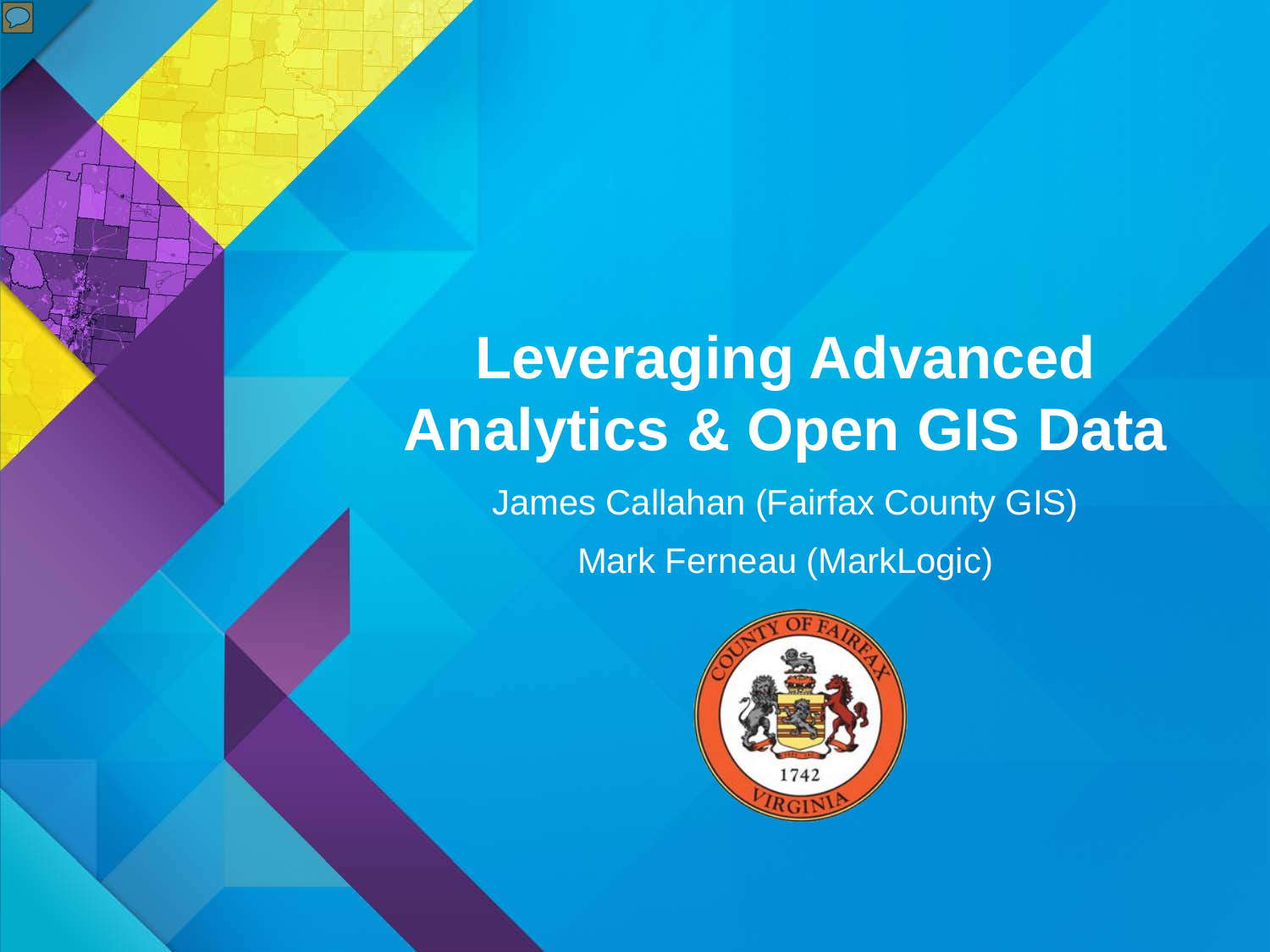### **Fairfax County GIS Program**

## Core Mission

## **Other Duties**

## To create the official maps of parcel and zoning boundaries for Fairfax County.

Collect and maintain map layers, develop and support geospatial applications and projects, provide analysis and data access to others.

County Facts

- 400 Square Miles
- **1M+ Residents**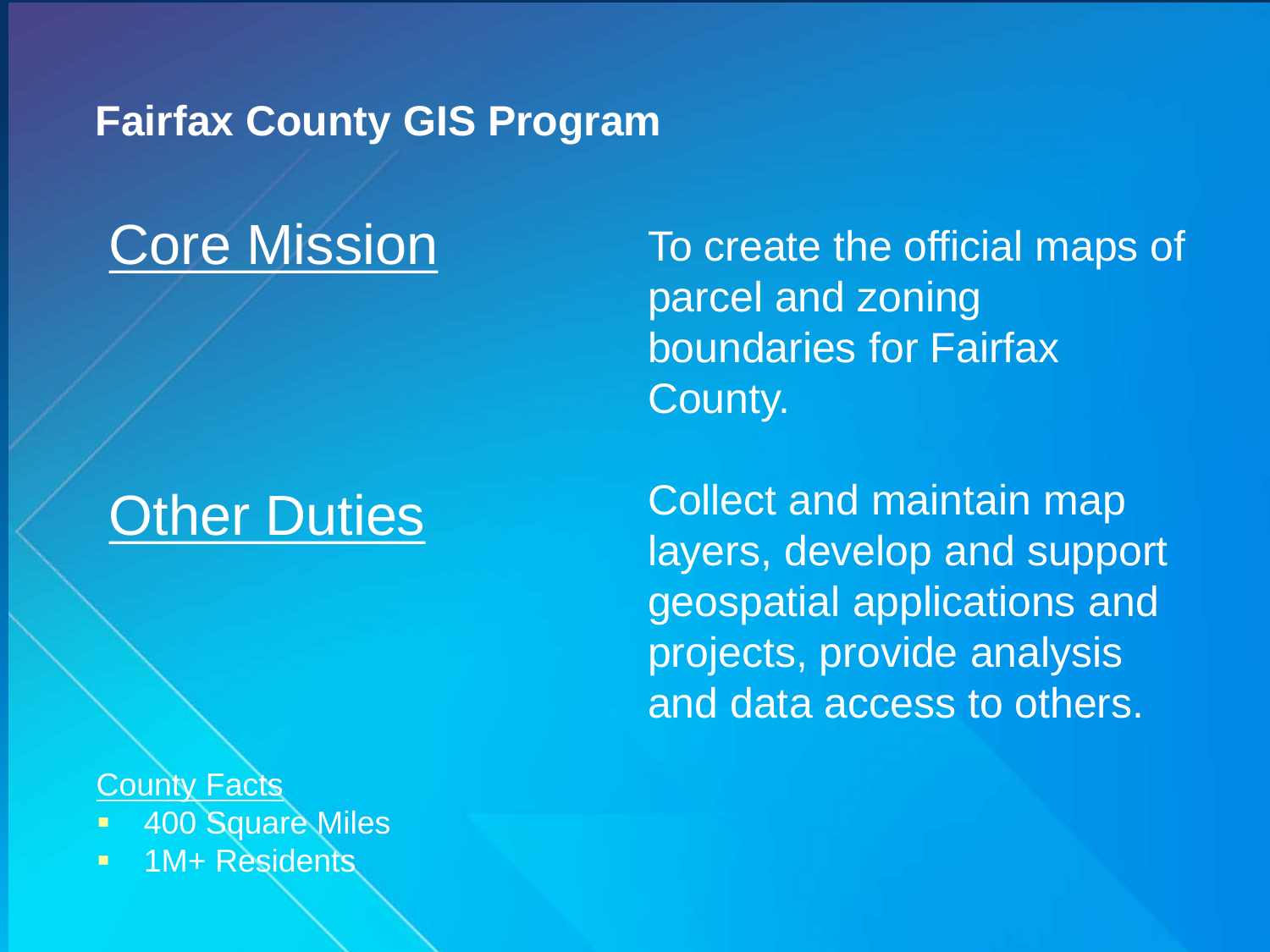## **Fairfax County Efforts Supported by GIS**

- Public Safety: Computer Aided Dispatch (911)
- Tax Administration: Real Estate Appraisal & Management
- Public Works:
	- Asset Management
	- Watershed Management
- Department of Planning and Zoning: Land Development
- Public: My Neighborhood and Police Event Viewer

**County GIS Facts** 

- **800 Map Layers ~ 100GB**
- **BTB Raster Data**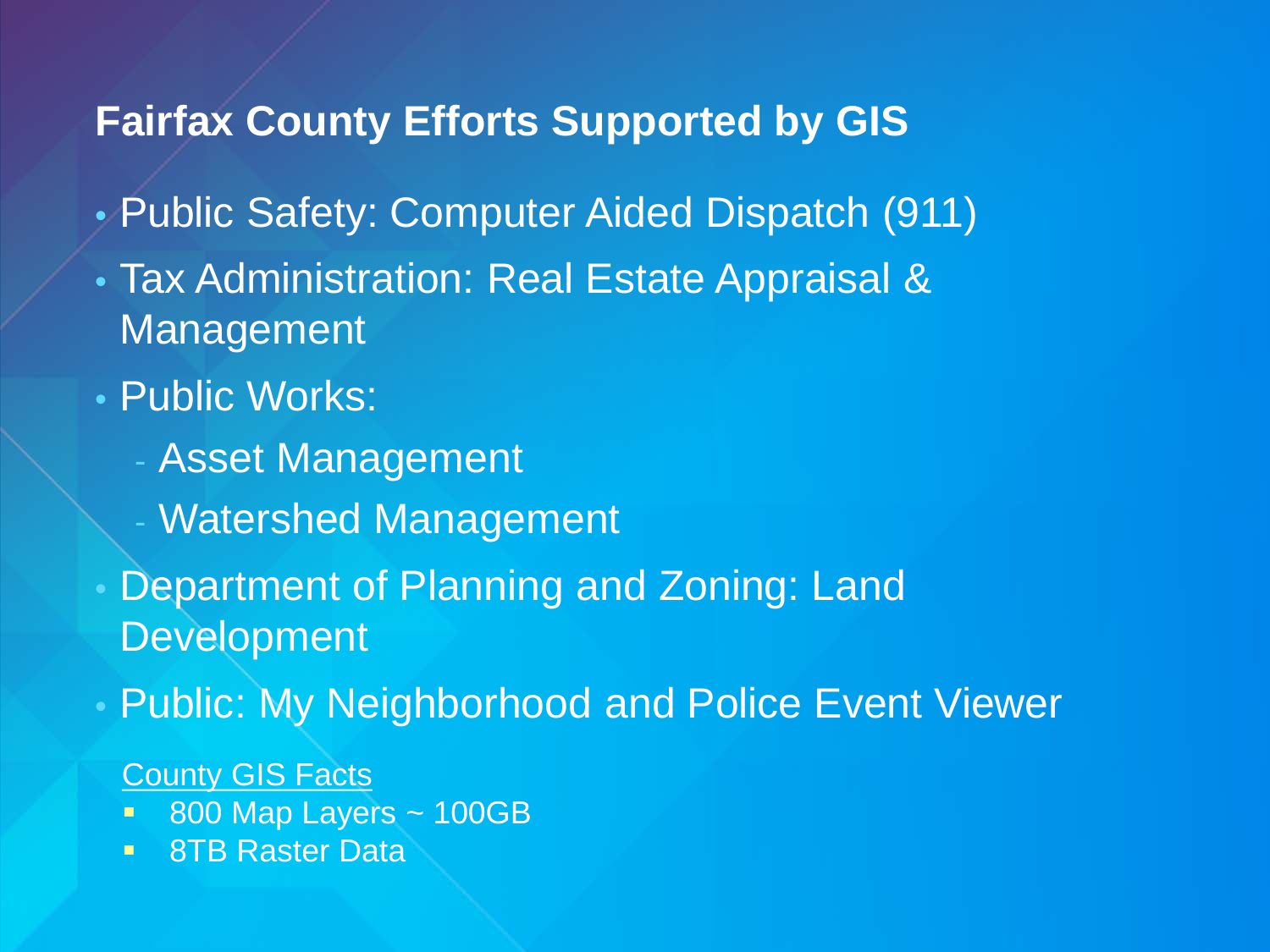#### **Fairfax County GIS Search Requirements**

## • Challenges:

- Multiple applications need access to GIS Data Searches typically are performed one layer at a time Shared schema for data is hard across ~800 layers Limiting external access to secure systems • Need:

Single API to search across many layers at once Results in multiple formats (XML, JSON, KML)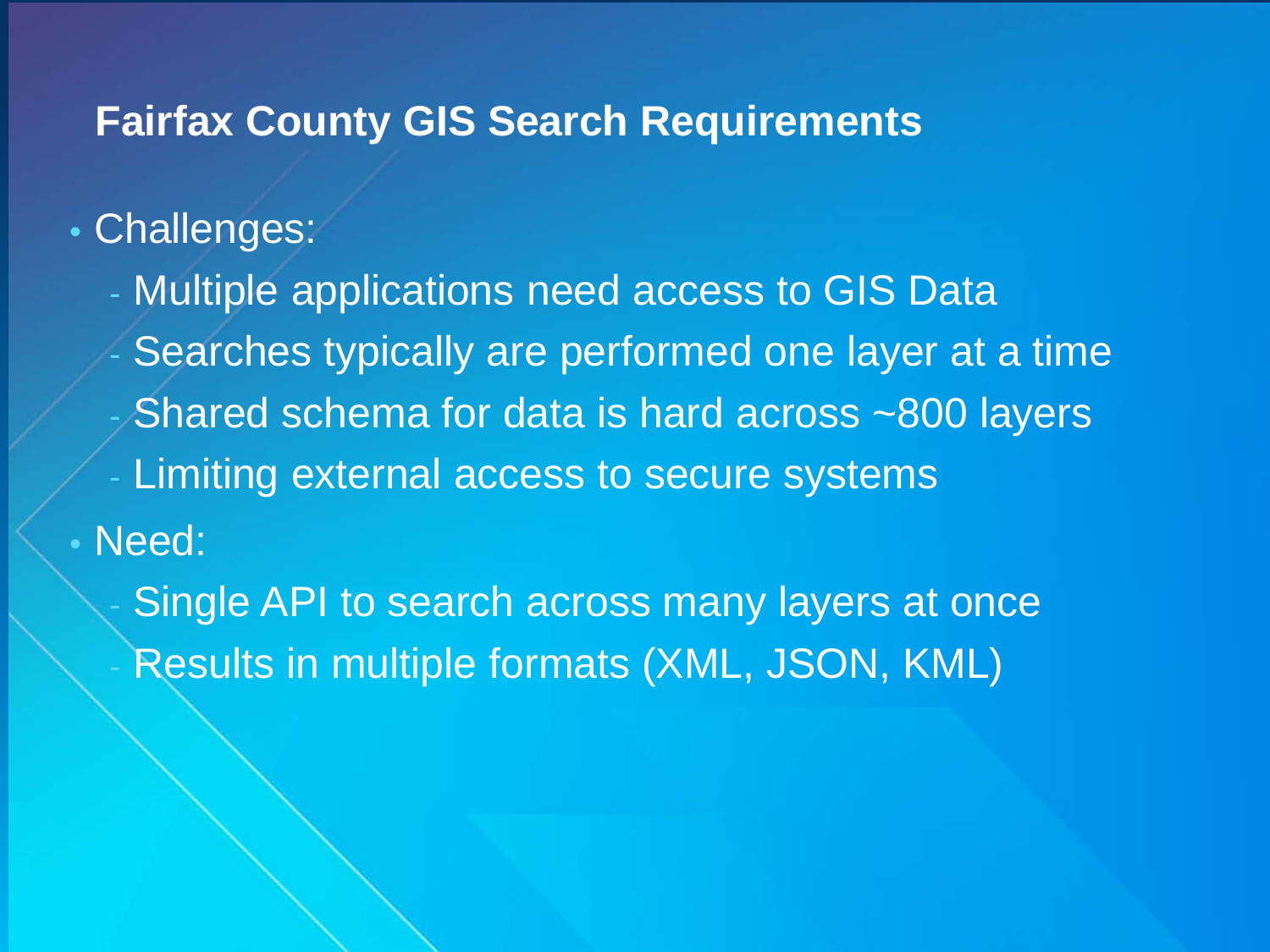## **Fairfax County GIS Search Solution**

- MarkLogic Enterprise NoSQL Platform
- REST API
- Search across all or a list of layers at once
- Provides combined geospatial and text searches
- Supports paging controls
- Publicly available, documented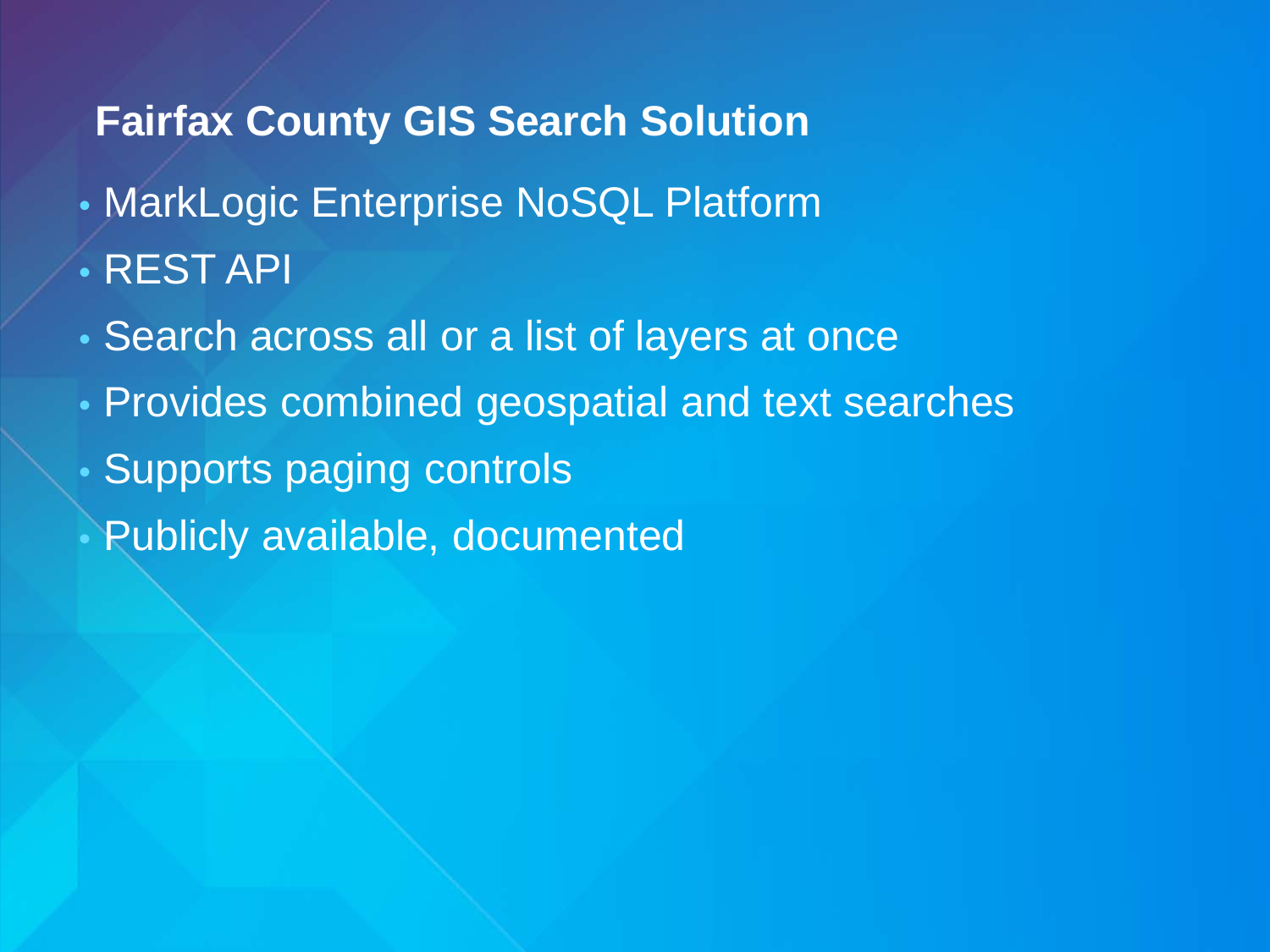### **Fairfax County Police Events Application**

- Over 400,000 events spanning almost a decade
- Search can be constrained by date range, type of event and several different geographic boundaries, mobile device location.

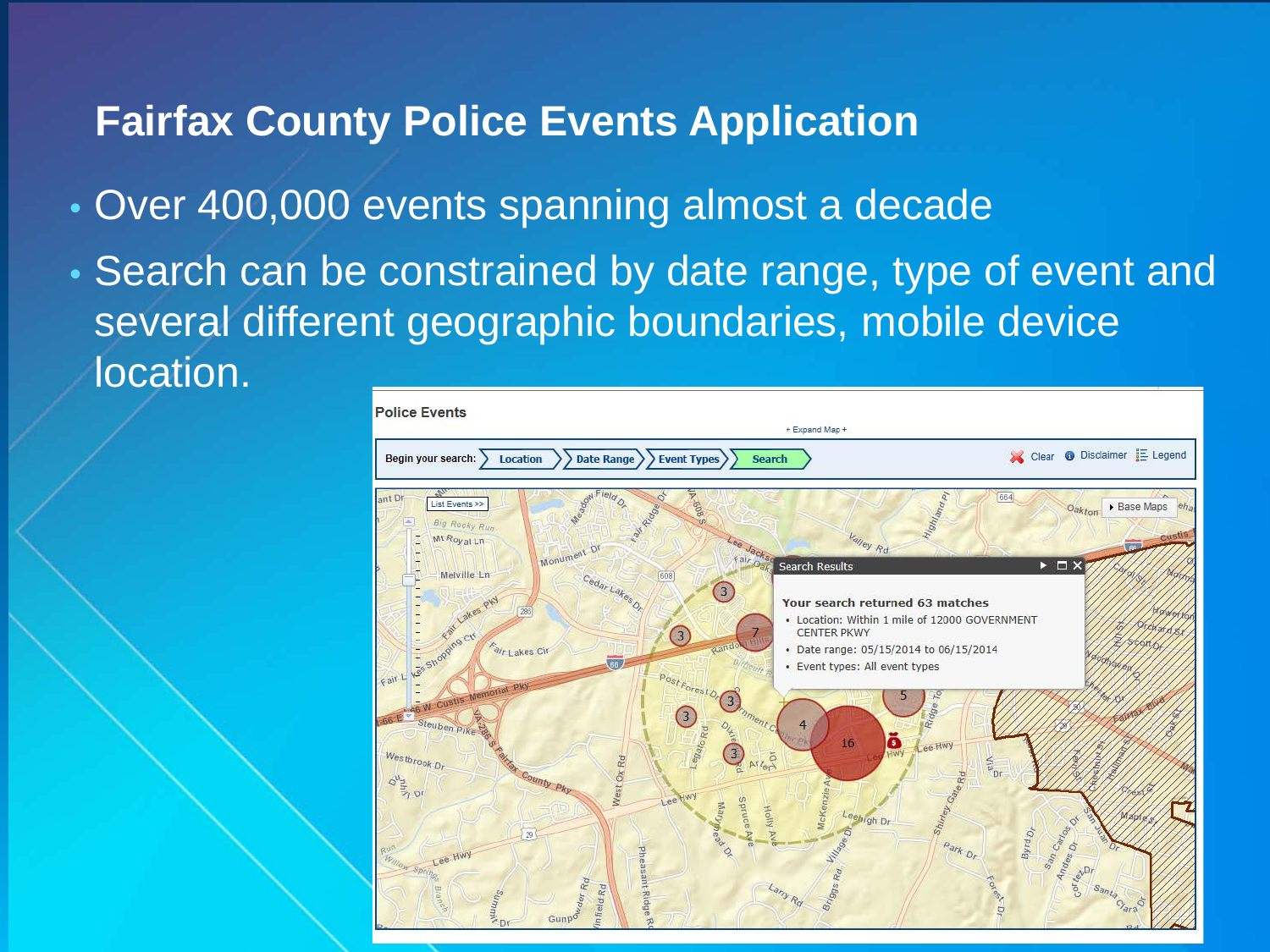## **Police Events Application Data Flow**



Police Events Application

CAD – Computer Aided Dispatch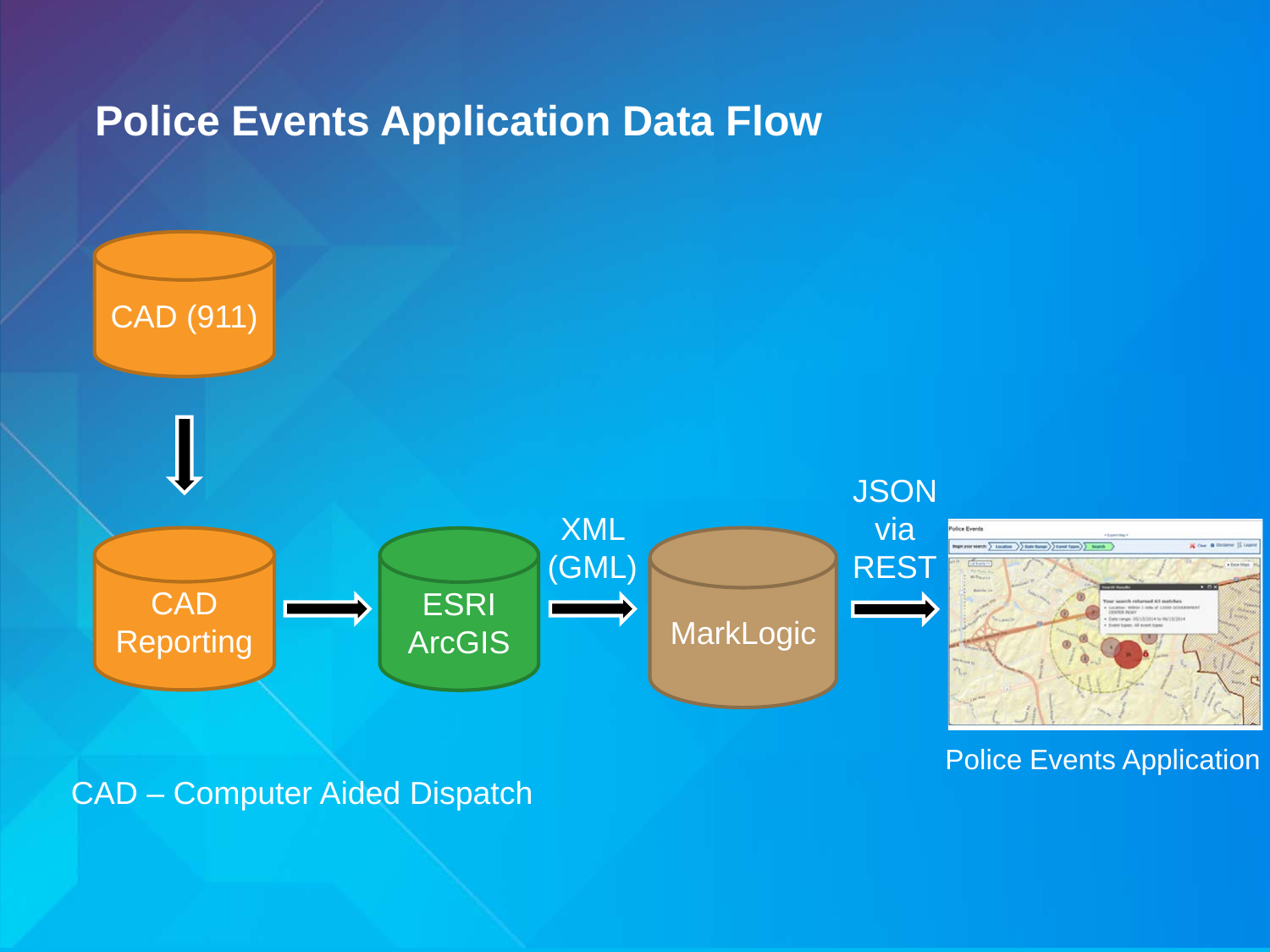## **Police Events Application Walk Through**



**WEB€**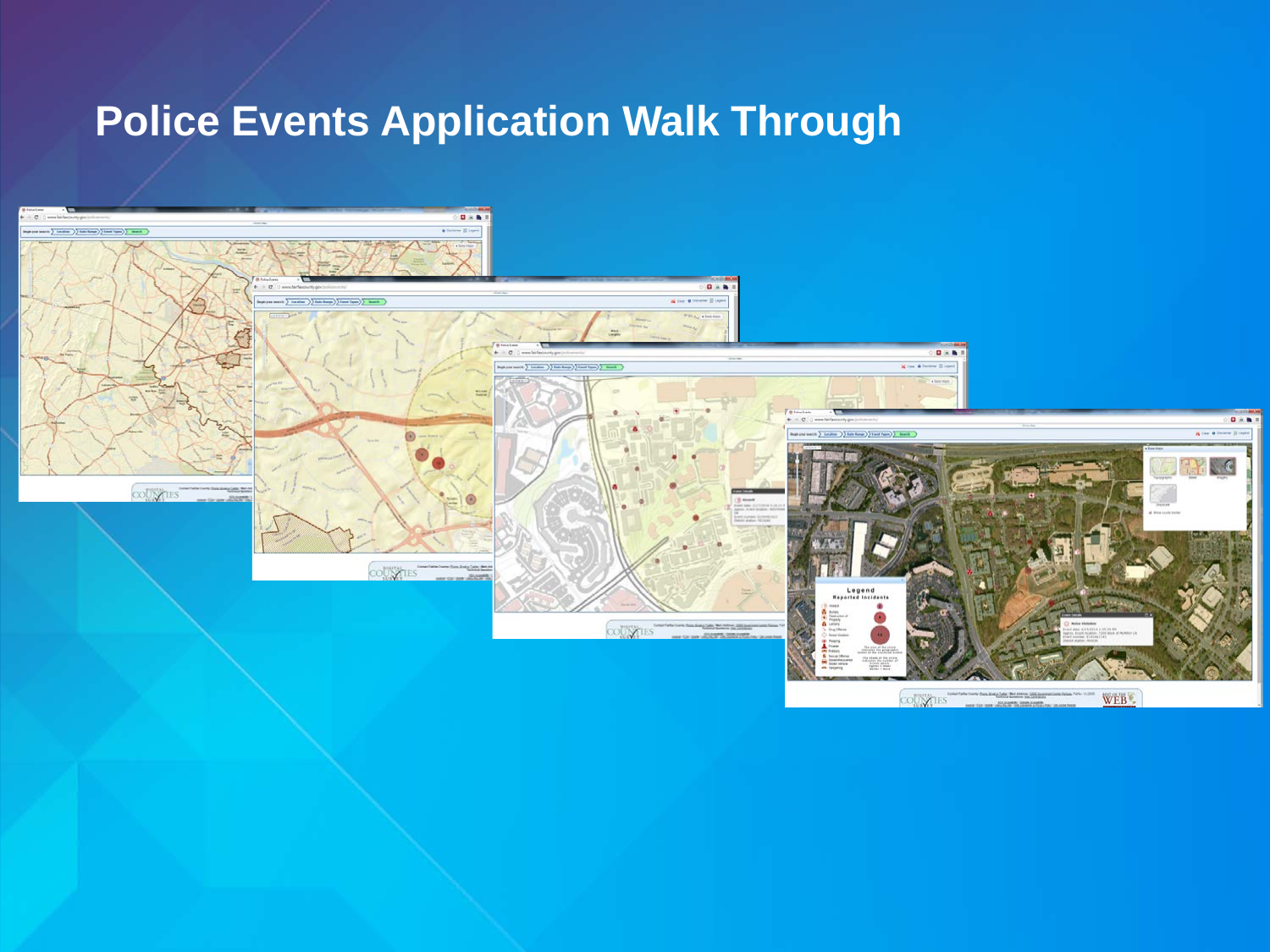#### **Fairfax County GIS Search Solution Next Steps**

- Expand API to support more GIS layers
- Publicize API to wider development community
- Include additional output formats (including native ESRI)